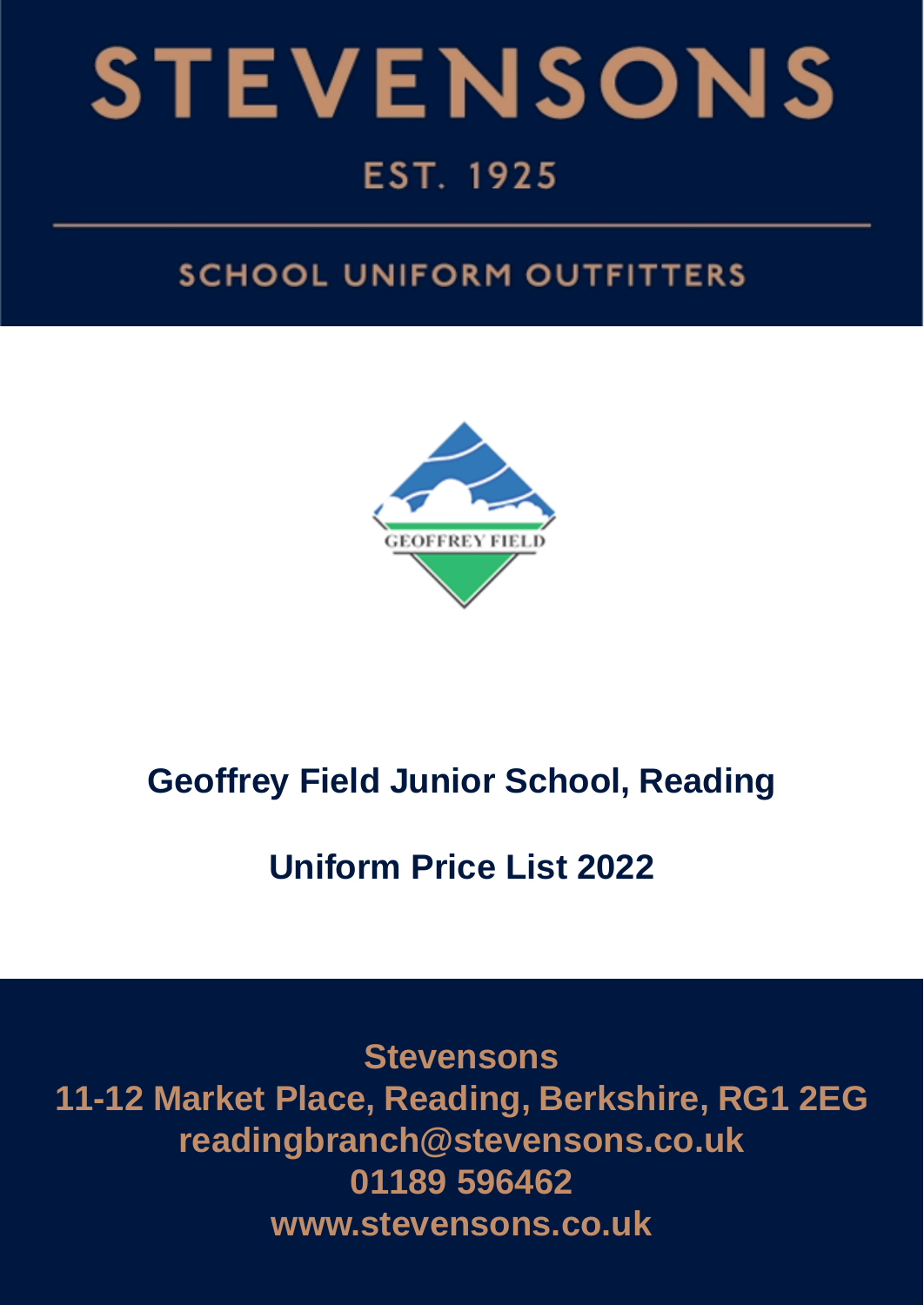



|                                                                                        | Geoffrey Field Junior School, Reading                       | <b>STEVENSON</b> |
|----------------------------------------------------------------------------------------|-------------------------------------------------------------|------------------|
|                                                                                        | <b>Junior - Boy</b>                                         |                  |
|                                                                                        | <b>Schoolwear</b>                                           |                  |
|                                                                                        | GEOFFREY FIELD POLOSHIRT (010307) ROYAL                     |                  |
| Size(s) 3/4, 5/6, 7/8, 9/10, 11/12, 13                                                 |                                                             | £8.75            |
|                                                                                        | <b>WHITE SHIRTS LONG SLEEVE (027465) WHITE</b>              |                  |
| Size(s) 11, 11½, 12, 12½, 13, 13½, 14<br>Size(s) 141/2, 15, 151/2, 16, 161/2, 17       |                                                             | £15.00<br>£18.50 |
|                                                                                        | <b>WHITE SHIRTS SHORT SLEEVE (027488) WHITE</b>             |                  |
| Size(s) 11, 111/2, 12, 121/2, 13, 131/2, 14<br>Size(s) 141/2, 15, 151/2, 16, 161/2, 17 |                                                             | £15.00<br>£18.50 |
|                                                                                        | <b>GEOFFREY FIELD SWEATSHIRT (010305) ROYAL</b>             |                  |
| Size(s) 3/4, 5/6, 7/8, 9/10, 11/12, 13, S                                              |                                                             | £11.50           |
| <b>BOYS GREY EB TROUSERS (027553) GREY</b>                                             |                                                             |                  |
| Size(s) 3, 4, 5, 6<br>Size(s) 9, 10, 11, 12, 13, 7, 8                                  |                                                             | £13.50<br>£14.25 |
|                                                                                        | GREY JNR SCHOOL SHORTS UNLINED BERMUDAS (021914) GREY       |                  |
| Size(s) AGE 2, AGE 3, AGE 4, AGE 5, AGE 6                                              | Size(s) AGE 7, AGE 8, AGE 9, AGE 10, AGE 11, AGE 12, AGE 13 | £13.00<br>£14.00 |
|                                                                                        | GEOFFREY FIELD LEGIONNAIRE HAT (010309) ROYAL               | £6.00            |
|                                                                                        | <b>GEOFFREY FIELD BASEBALL CAP (010326) ROYAL</b>           | £5.50            |
|                                                                                        |                                                             |                  |

**GEOFFREY FIELD JUNIOR BOOKBAG (010547) ROYAL Example 213.80** 

| 5 PACK CHARCOAL ANKLE SOCKS (000165) CHARCOAL                                                                 |                |
|---------------------------------------------------------------------------------------------------------------|----------------|
| Size(s) 6/8 <sup>1</sup> / <sub>2</sub> , 9/12, 12/3 <sup>1</sup> / <sub>2</sub> , 4/7<br>Size(s) 11/13, 7/11 | £6.25<br>£7.50 |
|                                                                                                               |                |

**IRON ON NAME TAPES (008044) ASSORTED**  $£5.00$ 

### **Sportswear**

### **GEOFFREY FIELD JUNIOR PE POLO (010545) BOTTLE**

Size(s) 7/8, 9/10, 11/12, 13 £11.00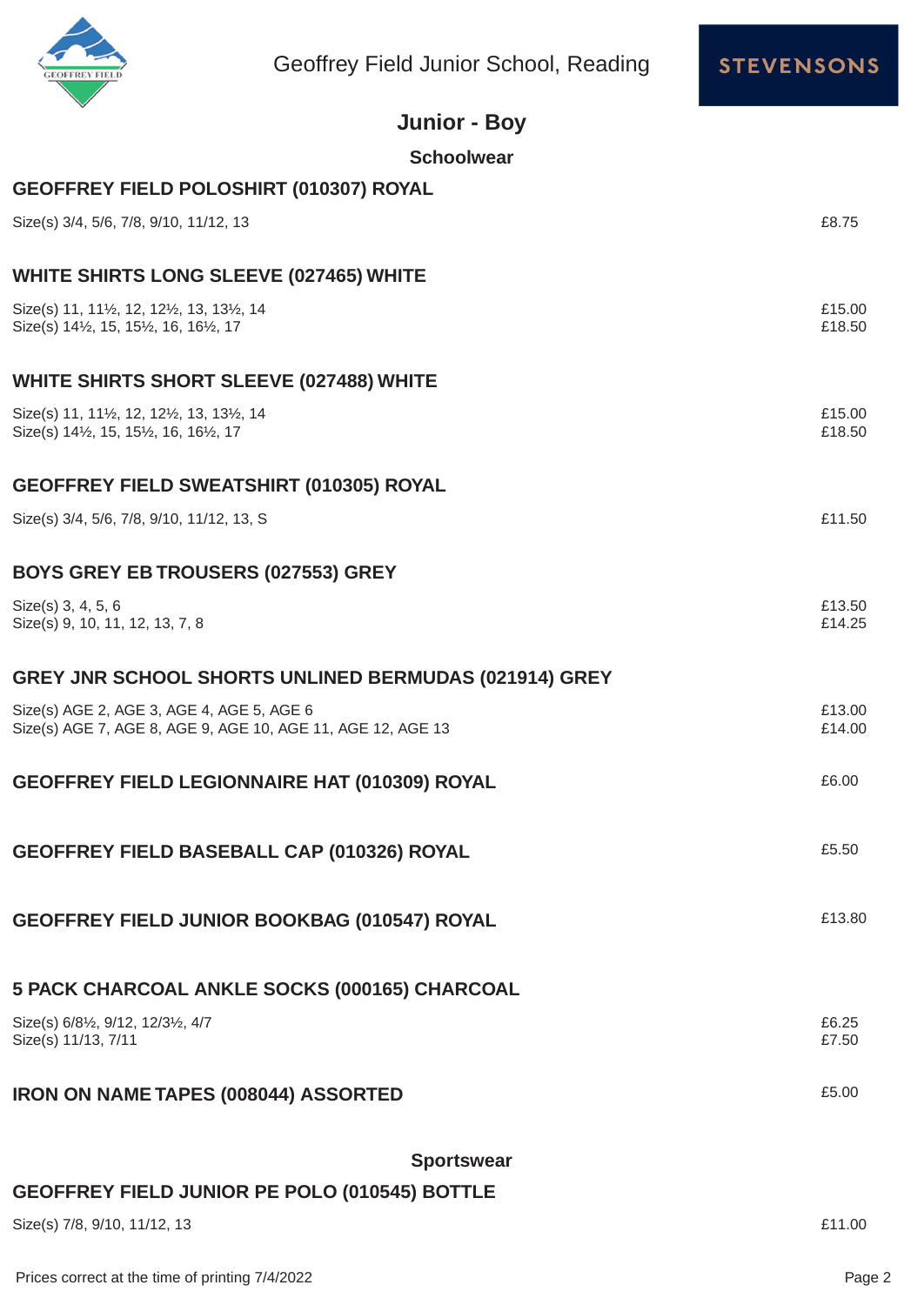



## **Junior - Boy**

### **GEOFFREY FIELD JUNIOR PE SHORTS (010546) BLACK**

| Size(s) 22/24, 26/28<br>Size 30/32                        | £7.75<br>£8.50 |
|-----------------------------------------------------------|----------------|
| <b>BLACK WOODBANK JOGPANTS (007004) BLACK</b>             |                |
| Size(s) 5/6, 7/8, 9/10, 11/12, 13                         | £11.75         |
| 3 PACK WHITE SPORTS SOCKS (000378) WHITE                  |                |
| Size(s) 6/81/2, 9/12, 12/31/2, 4/7<br>Size(s) 11/13, 7/11 | £6.50<br>£8.00 |
| <b>GEOFFREY FIELD JUNIOR PE GYM BAG (010549) ROYAL</b>    | £9.25          |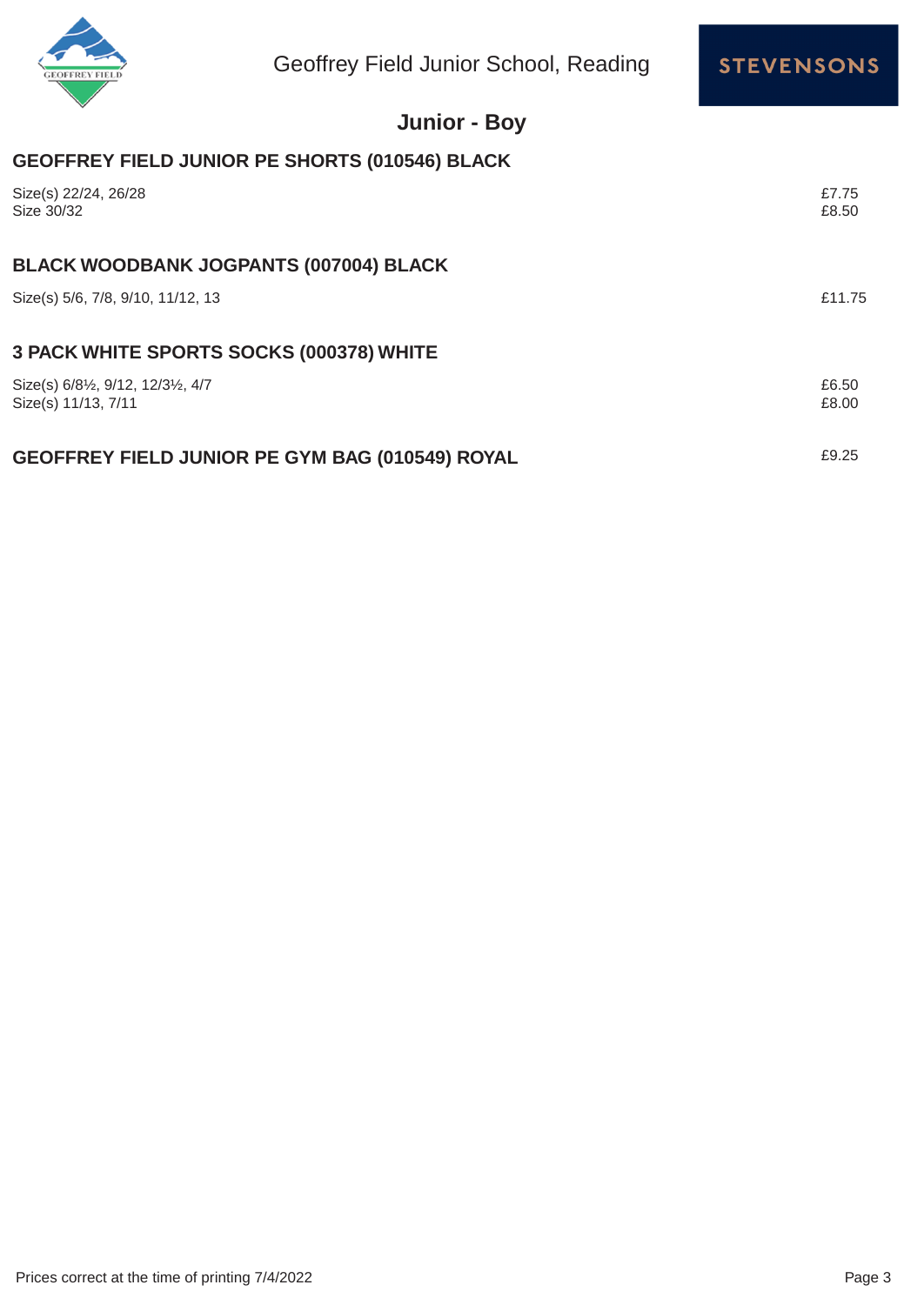

Geoffrey Field Junior School, Reading



| <b>Junior - Girl</b>                                                 |                  |
|----------------------------------------------------------------------|------------------|
| <b>Schoolwear</b>                                                    |                  |
| GEOFFREY FIELD POLOSHIRT (010307) ROYAL                              |                  |
| Size(s) 3/4, 5/6, 7/8, 9/10, 11/12, 13                               | £8.75            |
| <b>WHITE BLOUSES LONG SLEEVE (027466) WHITE</b>                      |                  |
| Size(s) 22, 24, 26, 28, 30, 32, 34<br>Size(s) 36, 38, 40, 42, 44, 46 | £15.00<br>£18.50 |
| <b>WHITE BLOUSES SHORT SLEEVE (027489) WHITE</b>                     |                  |
| Size(s) 22, 24, 26, 28, 30, 32, 34<br>Size(s) 36, 38, 40, 42, 44, 46 | £15.00<br>£18.50 |
| <b>GEOFFREY FIELD SWEATSHIRT (010305) ROYAL</b>                      |                  |
| Size(s) 3/4, 5/6, 7/8, 9/10, 11/12, 13, S                            | £11.50           |
| <b>GEOFFREY FIELD CARDIGAN (010306) ROYAL</b>                        |                  |
| Size(s) 3/4, 5/6, 7/8, 9/10, 11/12                                   | £13.00           |
| <b>JNR GIRLS GREY PLEATED SKIRT (014536) GREY</b>                    |                  |
| Size(s) 6/7, 8/9, 9/10, 11/12                                        | £14.00           |
| GIRLS JNR GREY TROUSER (010679) GREY                                 |                  |
| Size(s) 4/5, 5/6, 6/7, 7/8, 8/9, 9/10, 10/11, 11/12, 12/13           | £16.75           |
| <b>GEOFFREY FIELD LEGIONNAIRE HAT (010309) ROYAL</b>                 | £6.00            |
| <b>GEOFFREY FIELD BASEBALL CAP (010326) ROYAL</b>                    | £5.50            |
| <b>GEOFFREY FIELD JUNIOR BOOKBAG (010547) ROYAL</b>                  | £13.80           |
| 2 PACK GREY TIGHTS (000405) GREY                                     |                  |
| Size(s) 2/3, 3/5, 5/7, 7/9, 9/11, 11/13                              | £8.50            |
| Size(s) TEENS, LADIES                                                | £10.00           |

## **IRON ON NAME TAPES (008044) ASSORTED**  $£5.00$